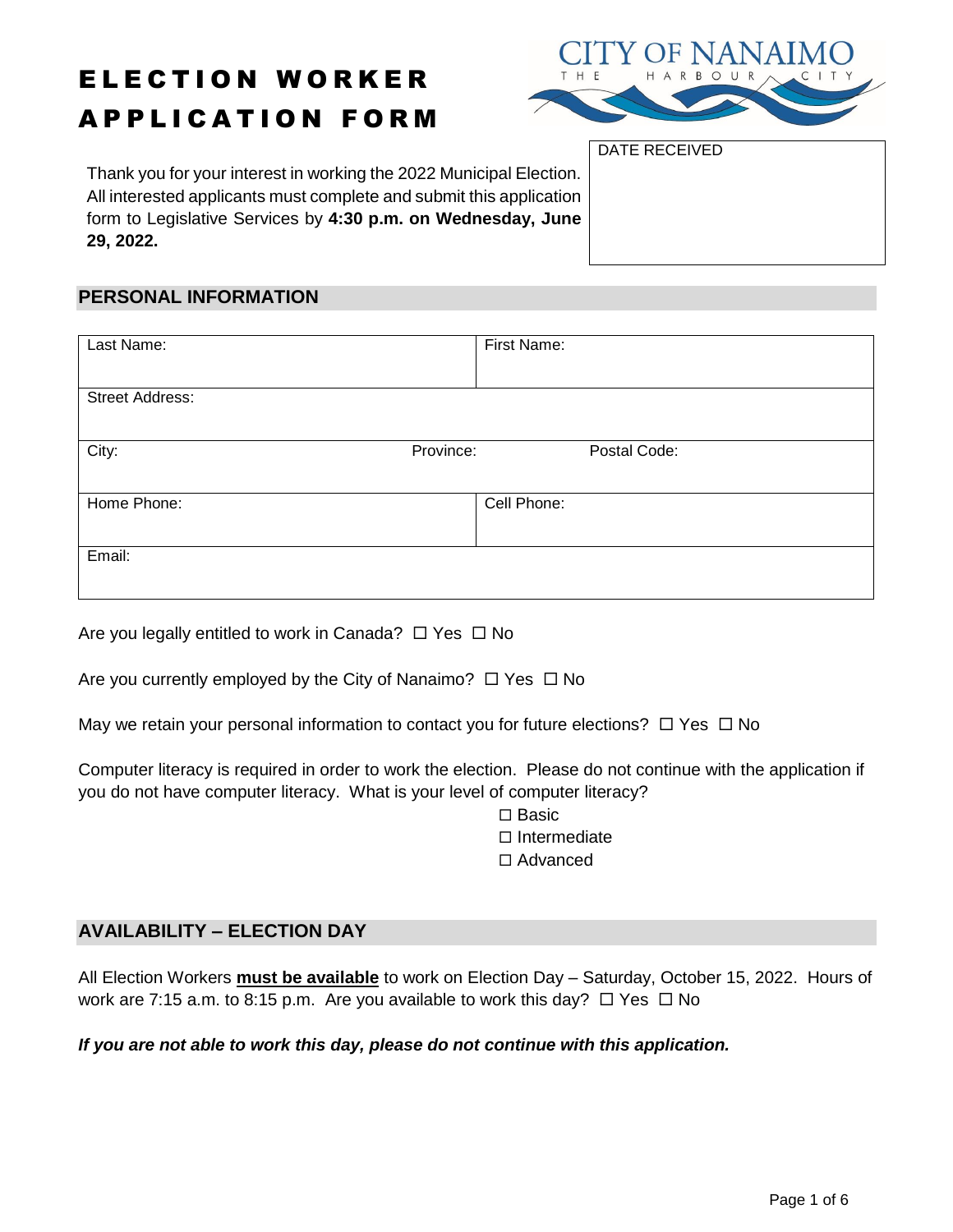## **AVAILABILITY – ADVANCED POLLS**

A limited number of positions are also needed for advanced poll days from 7:15 a.m. to 8:15 p.m. Are you available to work on the following days?

1<sup>st</sup> Advanced Poll – Wednesday, October 5, 2022: □ Yes □ No

2<sup>nd</sup> Advanced Poll – Wednesday, October 12, 2022: □ Yes □ No

# **POSITION PREFERENCE**

We are recruiting for the following positions. Please check all positions you are interested in:

- **Computer Operator**: responsible for checking in registered resident electors, directing them to the voting book, and directing registered Non-Resident Property Electors to the registration table.
- **Voting Machine Operator**: responsible for ensuring that voters insert their ballots into the voting machine, the voting machine accepts the ballot before they leave the voting place, and reading and interpreting error codes on the voting machine.
- **Voting Officer**: responsible for ensuring voters sign the voting book, providing ballots to Registered Resident Electors.
- **Registration Officer**: responsible for registering Resident Electors, and processing and registering Non-Resident Property Electors.
- **Traffic Officer**: responsible for removing campaign signage from within 100m of a voting place, directing voters to the computer check in area, directing voters from the voting booths to the voting machine, and making sure voters leave the voting area after they vote.
- **Floater:** responsible for directing voters within the voting location and acting in all of the above positions throughout the day to provide extra coverage at stations and coverage for break times.

*The Presiding Election Official may assign other duties as necessary to these positions (i.e. removing election signage at the voting location, other clean up duties, etc).* 

#### **SKILLS AND ABILITIES**

Your answers to the following questions, along with the above position preference, will be used to help determine position placement.

- 1. Some positions require sufficient physical strength and agility to perform the work.
	- a. Can you stand for long periods of time (i.e. 2-4 hours with minimal breaks)?  $\Box$  Yes  $\Box$  No
	- b. Can you lift up to 35 pounds safely and comfortably?  $\Box$  Yes  $\Box$  No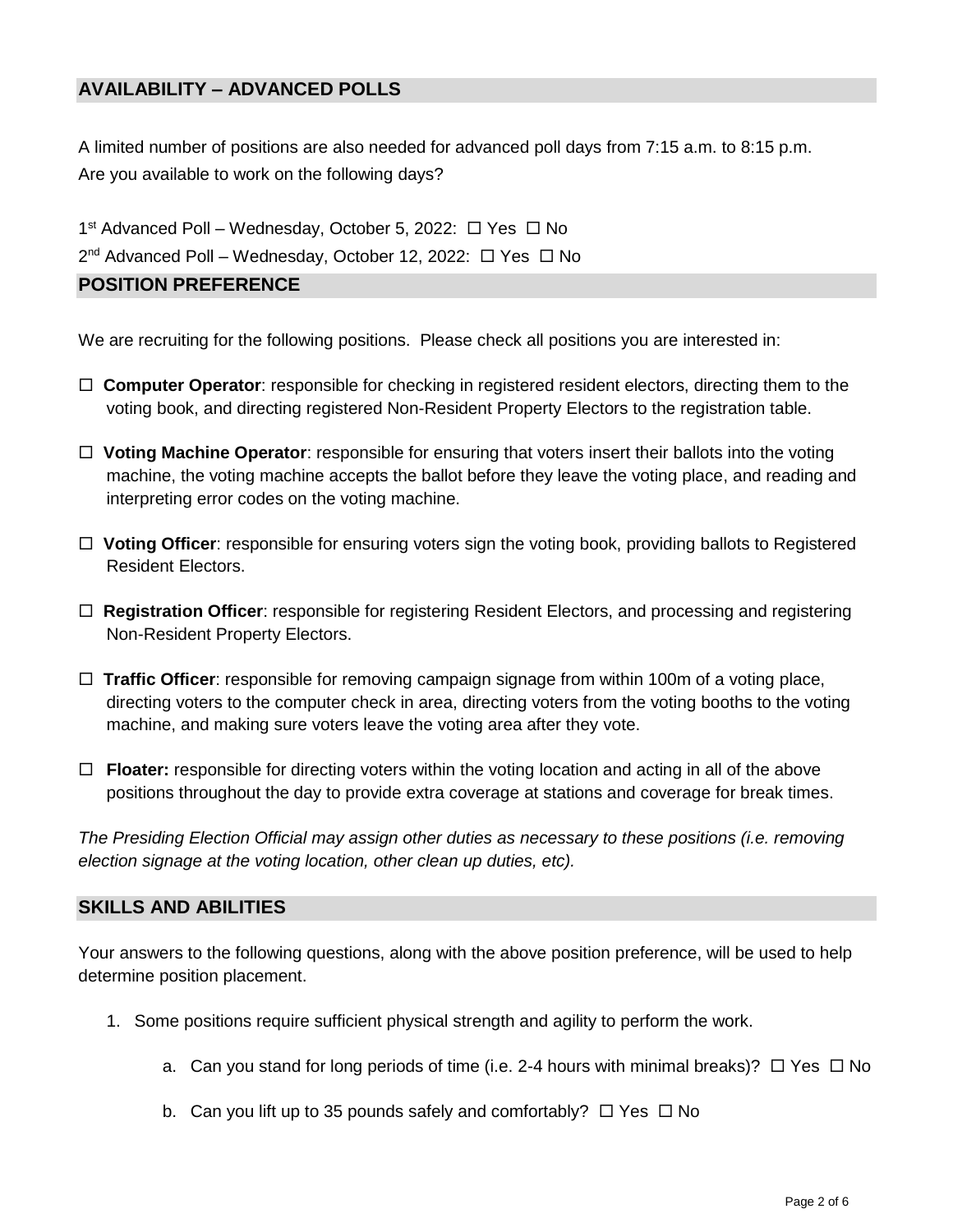- 2. Do you have a valid Class 5 BC Driver's Licence?  $\Box$  Yes  $\Box$  No Note: Election workers may be asked to move or transported to different voting locations on election day.
- 3. Do you have a valid Occupational First Aid Level 1 certificate\*?  $\Box$  Yes  $\Box$  No Expiry date: \_\_\_\_\_\_ *\* One valid certificate holder required at each location*

**EDUCATION** 

|                       | Name of School | Grade Level /<br>Degree / Diploma | Date Completed |
|-----------------------|----------------|-----------------------------------|----------------|
| Secondary/High school |                |                                   |                |
| College/University    |                |                                   |                |
| Other                 |                |                                   |                |

# **WORK/VOLUNTEER EXPERIENCE**

Do you have previous municipal election experience?  $\Box$  Yes  $\Box$  No

If yes, please describe date(s), position(s) and location(s):

Do you have previous provincial or federal election experience?  $\Box$  Yes  $\Box$  No

If yes, please describe date(s), position(s) and location(s):

Do you have supervisory experience?  $\Box$  Yes  $\Box$  No

If yes, please describe (position title, job duties, number of staff that reported to you, etc):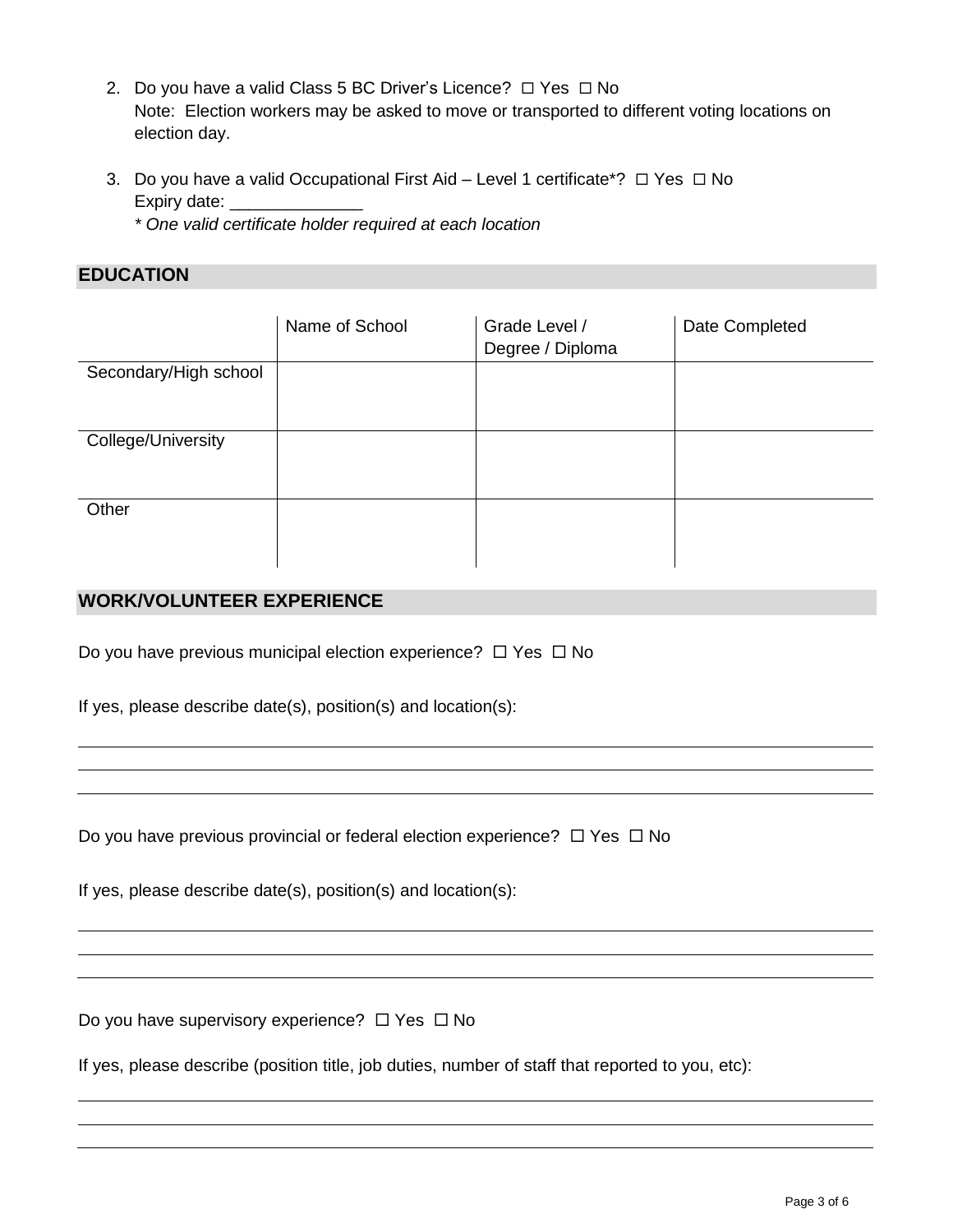Please describe any other relevant work and/or volunteer experience:

# **AVAILABILITY – INTERVIEW**

Shortlisted applicants will be contacted and scheduled for an interview on one of the following dates. Please note your availability for each date below (i.e. mornings, evenings, etc.). Interviews may be conducted electronically and a webcam and audio capabilities are required.

| <b>Interview Date</b>   | <b>Availability</b> |
|-------------------------|---------------------|
| Monday, July 25, 2022   |                     |
| Tuesday, July 26, 2022  |                     |
| Thursday, July 28, 2022 |                     |

## **AVAILABILITY – TRAINING**

All Election Workers must attend a training session on one of the following dates. Please check off your availability for each date below based on the position(s) you'd like to work. Training may be conducted online and access to a webcam with audio connection is required. Please check all options that you are available for.

| <b>Position</b>                   | <b>Training Date</b>       | <b>Availability</b>  |  |
|-----------------------------------|----------------------------|----------------------|--|
| <b>Computer Operator</b>          | Wednesday, September<br>14 | Evening              |  |
|                                   | Thursday, September 22     | Afternoon<br>Evening |  |
|                                   |                            |                      |  |
|                                   | Friday, September 23       | Morning              |  |
|                                   |                            | Afternoon            |  |
| <b>Voting Machine</b><br>Operator | Tuesday, September 13      | Evening              |  |
|                                   | Wednesday, September<br>14 | Evening              |  |
|                                   | Wednesday, September<br>21 | Evening              |  |
|                                   | Monday, September 26       | Morning              |  |
|                                   |                            | Afternoon            |  |
|                                   | Wednesday, September<br>28 | Morning              |  |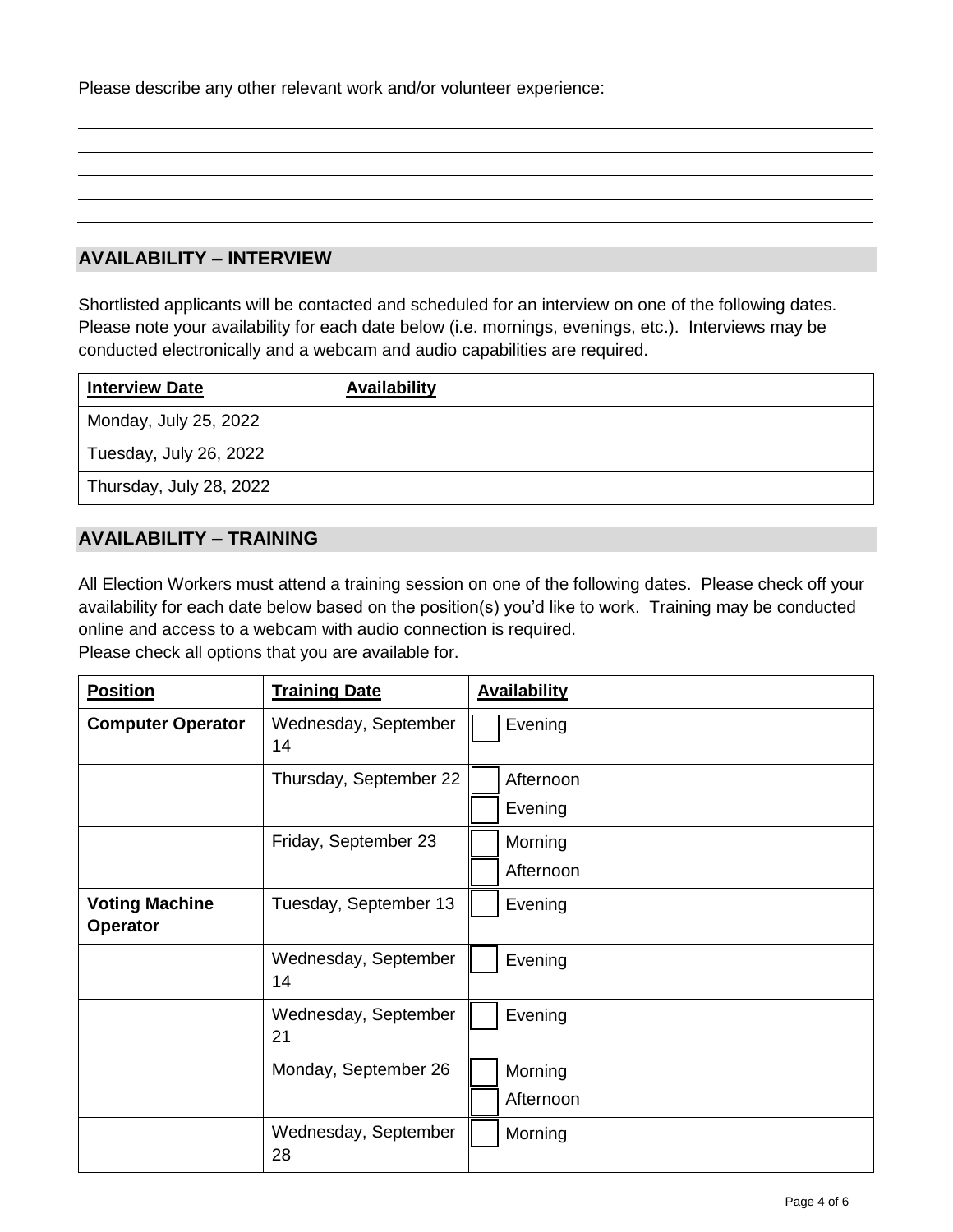|                              | Thursday, September 29     | Evening                                                                      |  |  |
|------------------------------|----------------------------|------------------------------------------------------------------------------|--|--|
| <b>Voting Officer</b>        | Tuesday, September 13      | Evening                                                                      |  |  |
|                              | Wednesday, September<br>14 | Evening                                                                      |  |  |
|                              | Wednesday, September<br>21 | Evening                                                                      |  |  |
|                              | Thursday, September 22     | Morning                                                                      |  |  |
|                              | Monday, September 26       | Morning                                                                      |  |  |
|                              |                            | Evening                                                                      |  |  |
|                              | Thursday, September 29     | Evening                                                                      |  |  |
| <b>Registration Officer:</b> | Tuesday, September 13      | Evening                                                                      |  |  |
|                              | Wednesday, September<br>14 | Evening                                                                      |  |  |
|                              | Wednesday, September<br>21 | Evening                                                                      |  |  |
|                              | Friday, September 23       | Afternoon                                                                    |  |  |
|                              | Monday, September 26       | Evening                                                                      |  |  |
|                              | Wednesday, September       | Morning                                                                      |  |  |
|                              | 28                         | Afternoon                                                                    |  |  |
|                              | Thursday, September 29     | Evening                                                                      |  |  |
| <b>Traffic Officer:</b>      | Wednesday, September<br>28 | Morning<br>Evening                                                           |  |  |
| <b>Floater:</b>              |                            | Please check off all options you are available for, for the positions above. |  |  |

# **SUBMIT APPLICATION TO:**

# **Legislative Services City of Nanaimo**

Email: [elections@nanaimo.ca](mailto:elections@nanaimo.ca) Drop off in person: 1<sup>st</sup> Floor, City Hall (455 Wallace Street)

*We thank all applicants for their interest; however, only those candidates selected for further consideration will be contacted.*